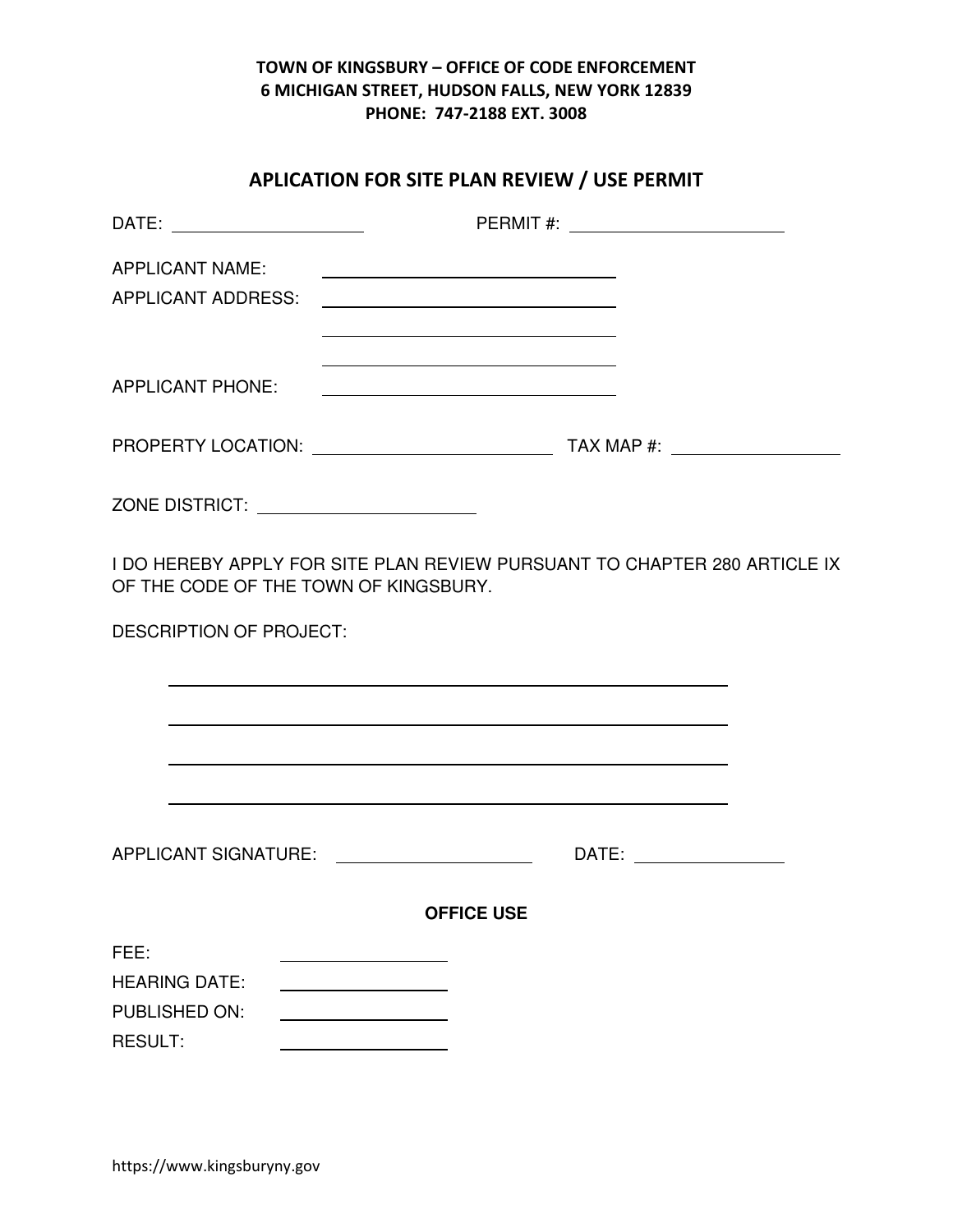# APLICATION FOR SITE PLAN REVIEW / USE PERMIT **INSTRUCTIONS**

- 1. COMPLETE ALL PORTIONS OF THE APPLICATION INCLUDING ATTACHEMENTS AND ENVIRONMENTAL ASSESSMENT FORM
- 2. ATTACH A DRAWING INCLUDING ALL APPLICABLE ITEMS IN THE ENCLOSED CHECKLIST.
- 3. APPLICATIONS AND ATTACHMENTS MUST BE PRINTED LEGIBLY OR TYPE WRITTEN.
- 4. APPLICATION MUST BE SUBMITTED WITH TWELVE (12) 11 X17 COPIES.
- 5. APPLICATION FEE MUST BE SUBMITTED WITH APPLICATION.
- 6. THE REGULAR PLANNING BOARD MEETINGS OCCUR ON THE THIRD WEDNESDAY OF EACH MONTH. COMPLETED APPLICATION AND FEE MUST BE SUBMITTED BY THE **12:00 PM LAST BUSINESS DAY** OF THE MONTH PRECEDING THE HEARING DATE. FROM TIME TO TIME, SPECIAL MEETINGS OF THE BOARD ARE HELD AT THE DISCRETION OF THE BOARD CHAIRMAN.
- 7. WRITTEN PERMISSION FROM THE APPLICANT IS REQUIRED FOR AN AGENT TO ACT ON THE APPLICANT'S BEHALF.

THE ZONING AMMININISTRATOR'S OFFICE IS OPEN WEEKDAYS FROM 8:30 AM UNTIL 4:00 PM, MONDAY THROUGH FRIDAY AND WILL ASSIST YOU IN ANY WAY POSSIBLE.

**NOTE: PROJECTS WHICH DISTRUB ONE (1) ACRE OR MORE OF LAND MUST SUBMIT A STORM WATER POLLUTION PREVENTION PLAN (SWPPP).**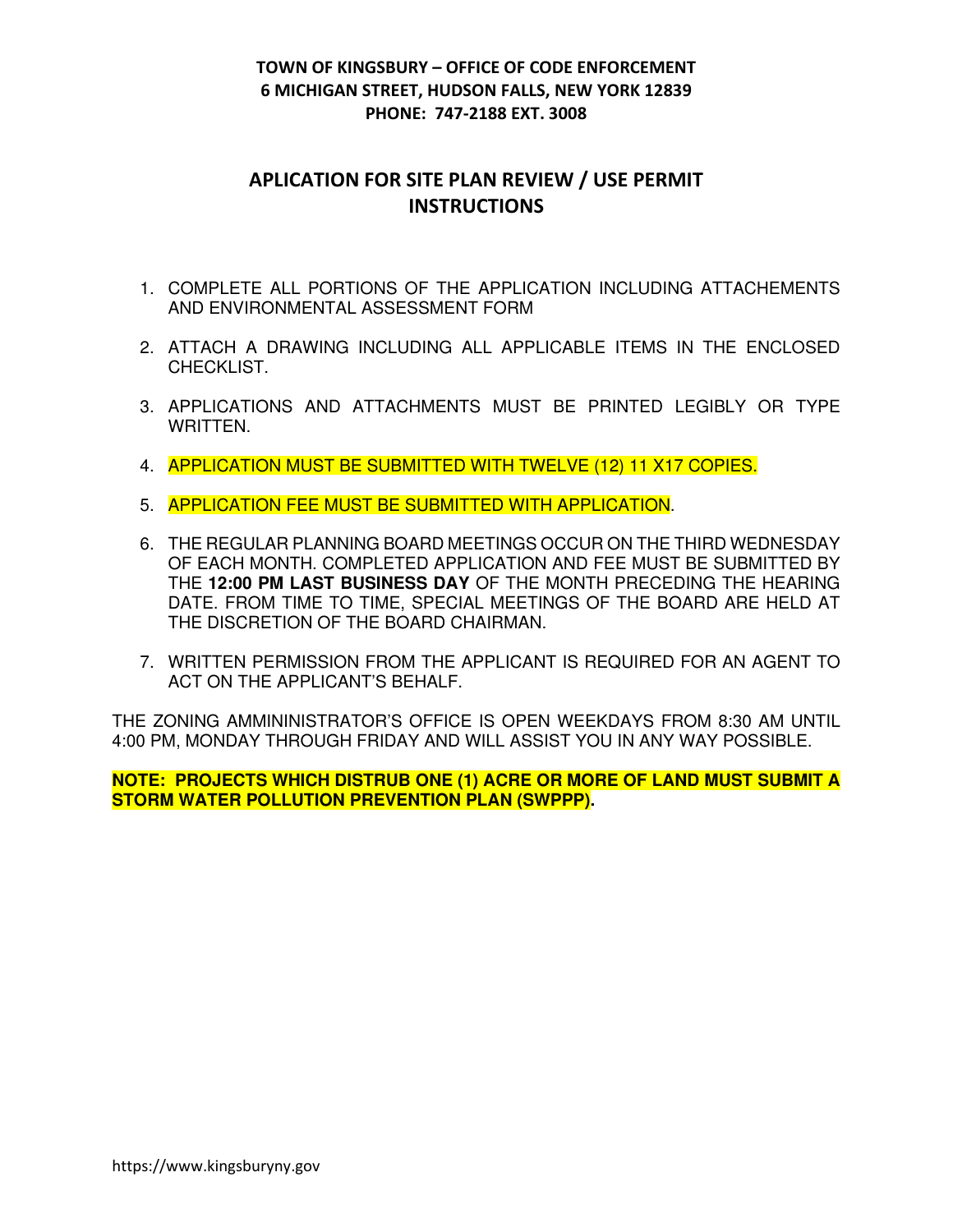#### **THE PLANNING BOARDS REVIEW OF THE SITE PLAN SHALL INCUDE, AS APPROPRIATE, BUT SHALL NOT BE LIMITED TO:**

- A. LOCATION, ARRANGEMENT, SIZE, DESIGN AND GERERAL SITE COMPATIBILITY OF BUILDINGS, LIGHTING AND SIGNS.
- B. ADQUACY AND ARRANGEMENT OF VEHICULAR TRAFFIC ACCESS AND CIRCULATION, INCLUDING INTERSECTIONS ROAD WIDTHS, PAVEMENT SURFACES, DIVIDERS AND TRAFFIC CONTROLS.
- C. LOCATION, ARRANGEMENT, APPEARANCE AND SUFFICIENCY OF OFF-STREET PARKING AND LOADING.
- D. ADEQUACY AND ARRANGEMENT OF PEDISTRIAN TRAFFIC ACCESS AND CIRCULATION, WALKWAY STRUCTURES, CONTROL OF INTERSECTIONS WITH VEHICULAR TRAFFIC AND OVERALL PEDESTRIAN CONVENIENCE.
- E. ADEQUACY OF STORM WATER AND DRAINAGE FACILITIES.
- F. ADEQUACY OF WATER SUPPLY AND SEWAGE FACILITIES.
- G. ADEQUACY, TYPE AND ARRANGEMENT OF TREES, SHRUBS AND OTHER LANDSCAPING CONSTITUTING A VISUAL AND/OR NOISE BUFFER BEWTEEN APPLICANT'S AND ADJOINING LANDS, INCLUDING THE MAXIMUM RETENTION OF EXISTING VEGETATION.
- H. ADEQUACY OF FIRE LANES AND OTHER EMERGENCY ZONES AND THE PROVISIONS FOR FIRE HYDRANTS.
- I. SPECIAL ATTENTION TO THE ADEQUACY AND IMPACT OF STRUCTURES, ROADWAYS AND LANDSCAPING IN AREAS WITH SUSCEPTIBILITY TO PONDING, FLOORING, AND/OR EROSION.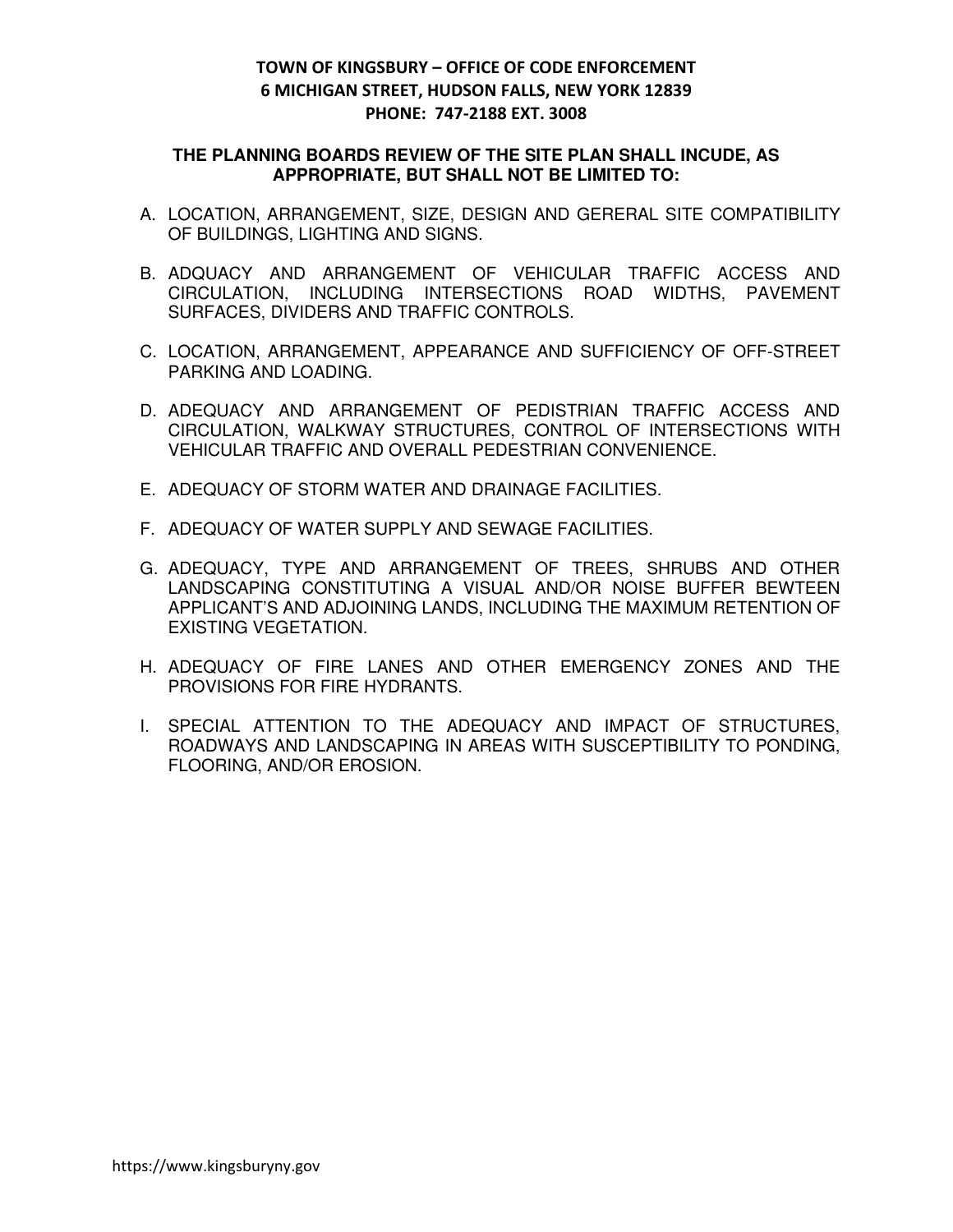#### **CHECK LIST FOR SITE PLAN SKETCH. IF YOU ARE UNABLE TO PROVIDE INFORMATION ON SKETCH PLEASE PROVIDE A NARRATICE DESCRIPTION.**

- 1. TITLE OF DRAWING INCLUDING NAME AND ADDRESS OF APPLICANT, OWNER OF PROPERTY AND PERSONS RESPONSIBLE FOR DRAWING.
- 2. NORTH ARROW, SCALE AND DATE.
- 3. PROPERTY BOUNDARIES AND ADJACENT NEIGHBORS.
- 4. EXISTING WATERCOURSES.
- 5. GRADING AND DRAINAGE PLANS SHOWING EXISTING AND PROPSED CONTOURS.
- 6. LOCATION, DESIGN AND TYPE OF CONSRUCTION OF ALL PARKING AND TRUCK LOADING AREAS SHOWING ACCESS AND EGRESS, TRAFIC CIRCULATION PATTERNS, DIVIDERS AND TRAFFIC CONTROLS.
- 7. PROVISIONS FOR PEDESTRIAN EGRESS.
- 8. LOCATION OF OUTDOOR STORAGE, IF ANY.
- 9. LOCATION, DESIGN AND CONSTRUCTION MATERIALS OF ALL EXISTING AND PROPOSED SITE IMPROVEMENTS, INCLUDING DRAINS, CULVERTS, RETAINING WALLS AND FENCES.
- 10. DESCRIPTION OF THE METHOD OF SEWAGE DISPOSAL AND LOCATION, DESIGN AND CONSTRUCTION MATERIALS OF SUCH FACILITIES.
- 11. DESCRIPTION AND METHOD OF SECURING WATER AND LOCATION, DESIGN AND CONSRUCTION MATERIALS OF SUCH FACILITIES.
- 12. LOCAITION OF FIRE AND OTHER EMERGENCY AONES.
- 13. LOCATION, DESIGN AND CONSTRUCTION MATERIALS OF ALL ENERGY DISTRIBUTION FACILITIES, INCLUDING ELECTRICAL, GAS OR SOLAR ENERGY.
- 14. LOCATION, SIZE AND DESIGN AND TYPE OF CONSTRUCTION OF ALL SIGNS.
- 15. LOCATION AND PROPOSED DEVELOPMENT OF ALL BURRER AREAS; INCLUDING EXISTING VEGETATION COVER, PERCENT OF PERMEABLE LAND.
- 16. LOCATION, HEIGHT AND DESIGN OF ALL OUTDOOR LIGHTING FACILITIES, DIRECTION OF LIGHT BEAM.